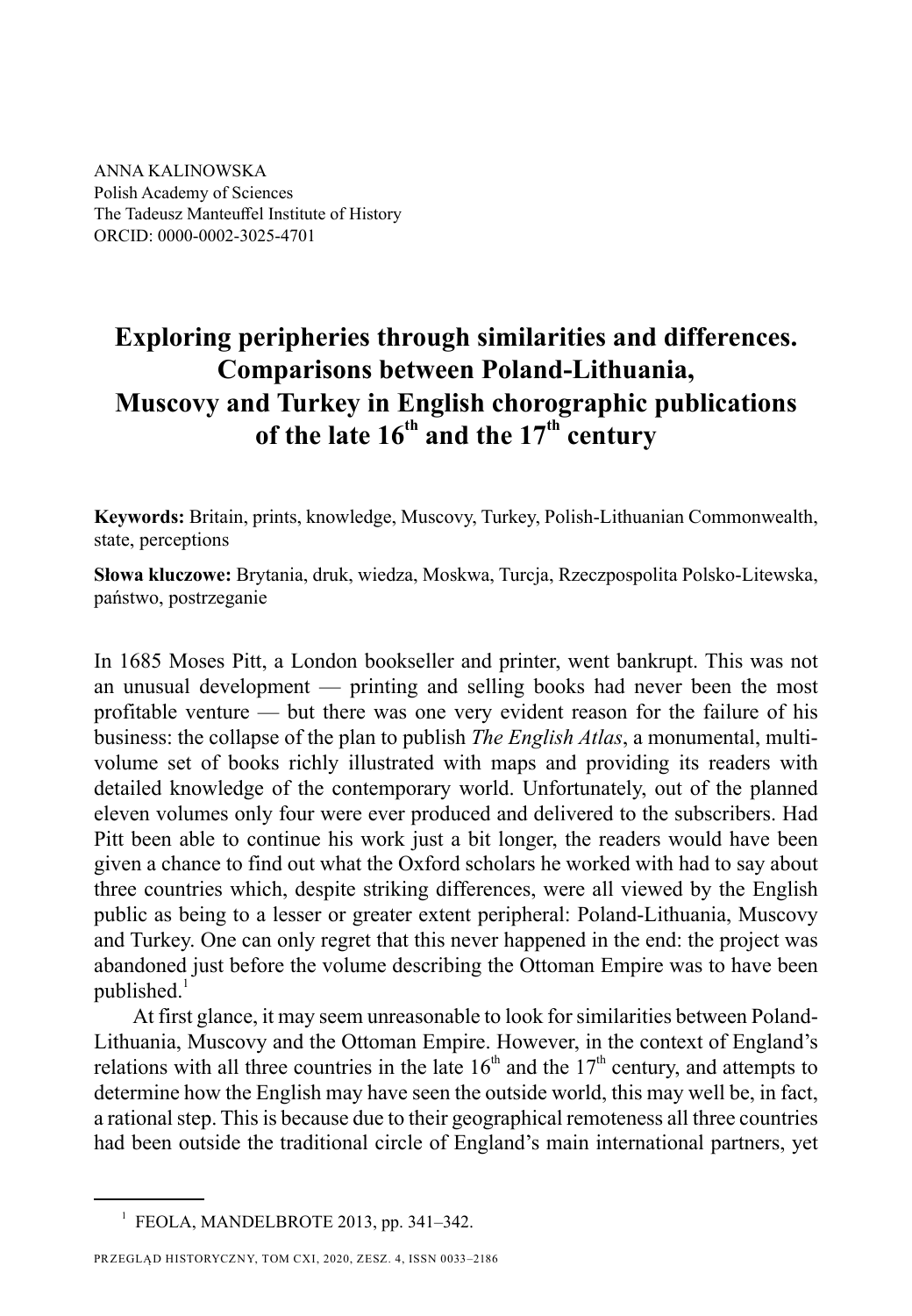England did establish some kind of a relationship and rather regular links with them. This meant that the English were certainly aware of the existence of all three states, and they functioned on the Englishmen's mental map. Moreover, England's contacts with each of these countries were only initially linked primarily to economic matters. With time international politics gradually became more and more important. This evolution resulted in a surge of interest in Poland, Turkey and Russia and provided a significantly broader context in which they were presented in the emerging English public sphere. $2$ 

At the same time, the  $17<sup>th</sup>$  century was a period of significant changes in reading strategies, education and circulation of information in England. This stimulated interest not only in domestic events, but also in the outside world.<sup>3</sup> There is no doubt that in England there existed conditions necessary to provide the wider public with quite detailed — though often based on well-established stereotypes — information about each of the three countries in question: the level of literacy was growing and so was the book and news market; information was becoming more easily available and accessible due to expanding international news networks.

Thus, contrary to what some historians have claimed, it was not a period in which the knowledge of e.g. Muscovy or Poland-Lithuania deteriorated dramatically, especially in comparison with the previous century.<sup>4</sup>

What is more, it is clear that all three states fell under the same, albeit broad, category of countries: huge, not very well-explored, but always identified as having their own specific characteristics of an eastern state, located beyond (Turkey), on (Muscovy), or close to, but still within, the border (Poland-Lithuania) of that part of the continent that constituted for the English (and the British in general) a rather familiar point of reference in their relationship with the outside world.<sup>5</sup>

If Muscovy, Turkey and Poland-Lithuania were treated quite similarly, were they presented in a similar fashion as well? What features were highlighted in the descriptions of all three countries? How did the English authors approach the key differences, how did they perceive possible similarities, and what determined the final overall assessment of each country?

Some methodological clarification is needed first. In research into the perception or level of knowledge of other countries in England, so far different types of sources have been treated in an equal way, often being assigned — regardless of their genre or reach — an identical role in creating the image of Poland-Lithuania, Muscovy or Turkey. Meanwhile, correspondence, diplomatic reports, memoires, and other egodocuments — Patrick Gordon's famous diary being the most striking example very often were not available at all or were available to a very limited group

<sup>2</sup> LAKE, PINKUS 2006, pp. 270–292.

<sup>3</sup> PARKER 1990, pp. 6–7; GILLIES, MASON VAUGHAN 1998, p. 11f.

<sup>4</sup> ZINS 2002, p. 258; ANDERSON 1954, p. 140.

<sup>5</sup> WORTHINGTON 2012, p. 44.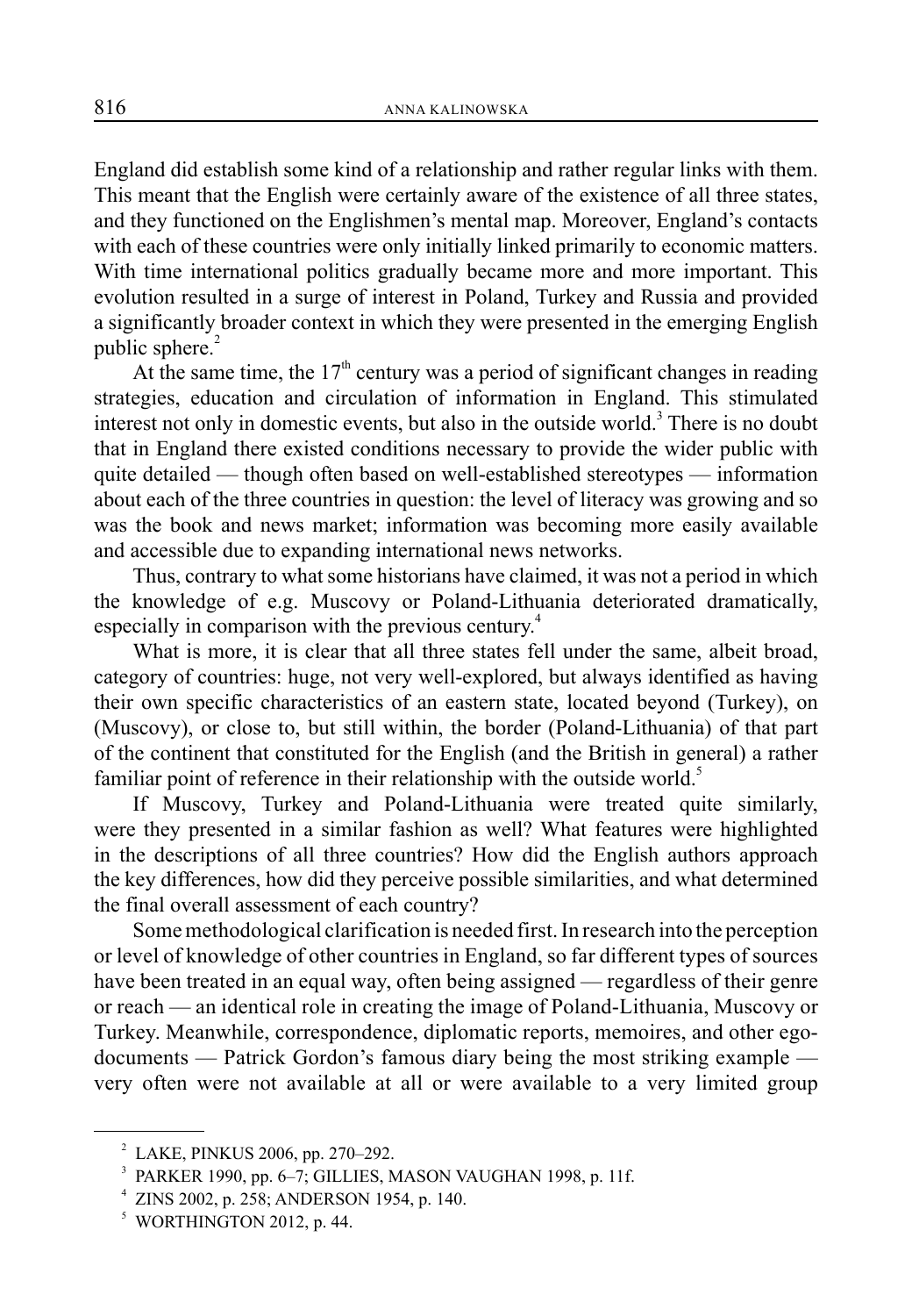of readers. It is thus clear that different types of texts, and even specific works, may have been very important for building the image of foreign countries in the eyes of certain groups of readers, but had very limited or no influence on the way these countries were perceived by representatives of other groups. It is hard not to notice, for example, that travelogues or other eyewitness accounts of Poland, Muscovy or Turkey — used so willingly by researchers trying to recreate this image — may have determined how a wider audience perceived these countries in very different degrees.

First of all, only some of them were published in print, which gave access to them to a wider audience.<sup>6</sup> In the case of Muscovy and Turkey it is important to note that some such texts appeared in Richard Hakluyt's *The Principall Navigations, Voiages and Discoveries of the English Nation*. 7 In addition, English readers had at their disposal a number of works by authors like Giles Fletcher the Older, William Biddulph or Henry Blount, who focused entirely on those states.<sup>8</sup> However, in the case of Poland-Lithuania in the  $17<sup>th</sup>$  century only the works of the Englishman Fynes Moryson, the Scot William Lithgow and the Irishman Bernard Connor appeared in book form. Significantly, Moryson's book was published only once, in  $1617$ ;<sup>9</sup> Lithgow's touched upon issues relating to Poland-Lithuania to a very limited extent,<sup>10</sup> and Connor's was not published until in 1698.<sup>11</sup>

Secondly, very often even authors who had an opportunity to get to know the realities of other countries not only presented their own experiences and observations, but also referred to earlier works from which they had borrowed some information on the history, geography, customs, etc. of the countries they described<sup>12</sup> — a common phenomenon at that time. However, the problem is even wider. Also in the case of other types of sources, which are usually indicated as key in building the English people's ideas about other countries, it is often forgotten that they were aimed at or available only to specific groups, for example, only to those with adequate education and knowledge of languages.<sup>13</sup>

What types of texts seem to be most useful in determining what the English reading public may have known about the world and how this may have translated into ideas about the countries we are interested in? It seems justified to pay more attention to the types of sources which, based on our knowledge of the information and reading systems in England, can be considered as accessible for a large number of readers from

- Cf. LITHGOW 1632, pp. 401-403.
- $11$  CONNOR 1698.

<sup>6</sup> GAMES 2008, p. 42.

<sup>7</sup> JANSSON, BUSHKOWITCH, ROGOZIN 1994, pp. 30–37.

<sup>8</sup> FLETCHER 1643; BIDDULPH 1608; BLOUNT 1636.

<sup>&</sup>lt;sup>9</sup> MORYSON 1617.

<sup>12</sup> PARKER 1999, p. 7.

<sup>&</sup>lt;sup>13</sup> More on this issue see KALINOWSKA 2017, pp. 26–29.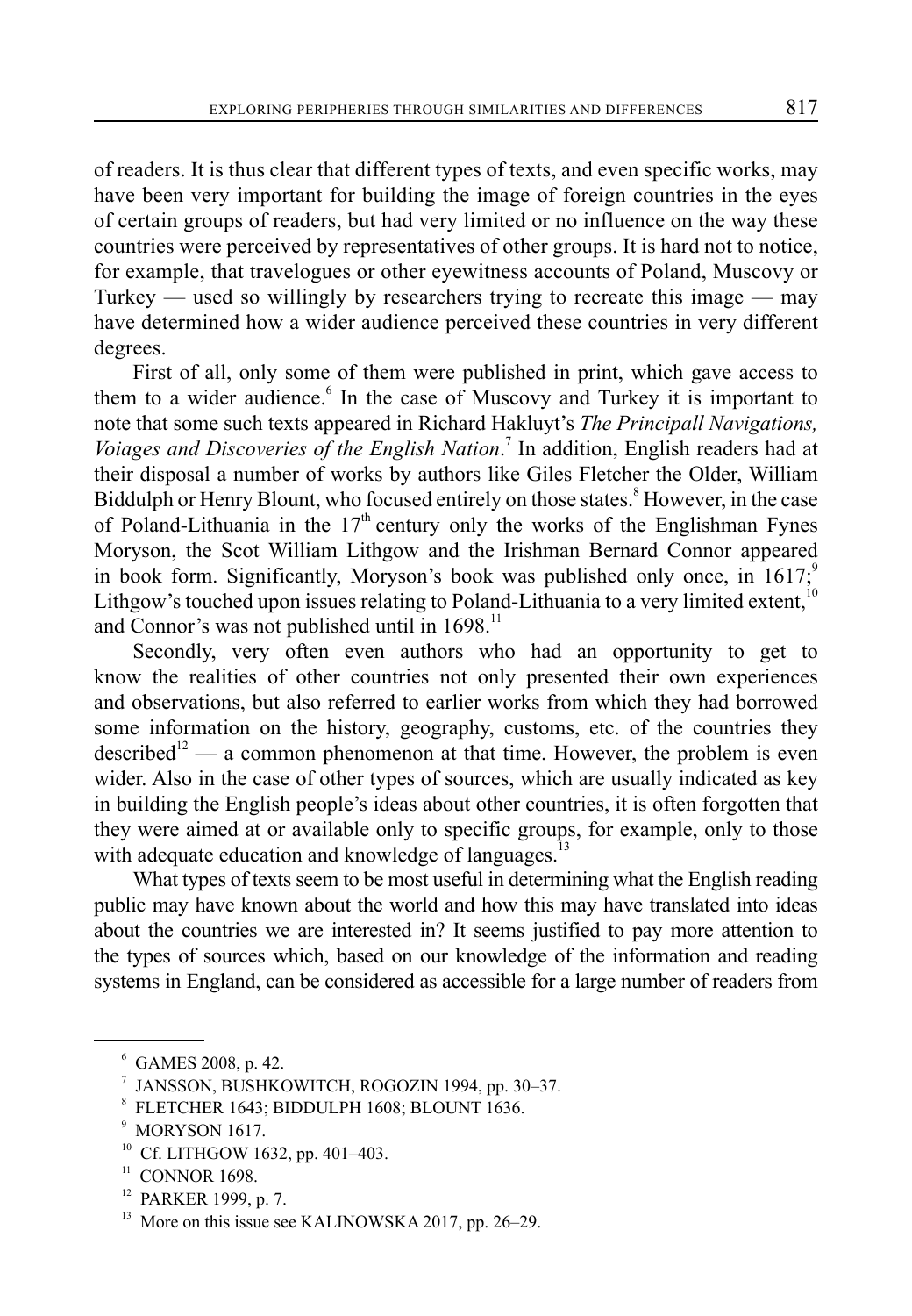different social and professional groups. These will certainly be — and they are going to be the basis for the following reflections — chronographic sources, i.e. combining geographical description with historical narrative and other elements,<sup>14</sup> but in this case only those describing or referring to all three countries in question within the main body of the text. This way it will be possible to compare directly how their authors approached the similarities and differences between the three countries on various levels.

Obviously, any findings based on an analysis of such sources will still be at high risk of error and very difficult to verify, but the approach proposed here seems appropriate in so far as it is known that publications of this type were the main source of information about other countries for the seventeenth-century readers.<sup>15</sup> It is important to remember, however, that the authors of these works used a very similar set of earlier sources and borrowed from each other, and thus repeated the same information. This is evidenced by the example of Peter Heylyn, who admitted to quoting a number of English authors like George Abbot, Thomas Blundeville, Robert Stafford and Edward Grimeston, as well as foreign writers: Giovanni Antonio Magini, Giovanni Botero, Marcin Kromer, Sebastian Münster, Adrianus Saravia, Abraham Ortelius, Johanes Thomas Fregius and most probably Guillame Postel.<sup>16</sup>

If we take into account common sources and mutual borrowings of certain facts, we will be justified in saying that we are dealing with a certain knowledge base of Muscovy, Turkey and Poland-Lithuania, from which the author of each new text cherry-picked while writing his piece. It can be thus expected that this contributed to the emergence of a certain general image of the countries in question, of their inhabitants and their functioning, differing only in certain details. But what elements did this image usually include?

One of them was clearly geographical location. Obviously, all the countries were described as being located in the east and neighbouring on other countries seen as distant or lesser-known. Poland-Lithuania was identified as a country with a vast area and numerous provinces, $17$  but clearly still a part of Europe. George Abbot wrote that it "lies on the East-side of Germany, between Russia and Germany".<sup>18</sup> For Abbot, Muscovy was located east of Sweden, but he stressed — as did Strafford later on that a large part of the Muscovite state stretched across Asia.<sup>19</sup> This was repeated by Clarke and Fage. In their opinion, Muscovy was "the last country in Europe towards the East, and part of it stands in Asia".<sup>20</sup> Their opinion was also shared by Meriton.<sup>21</sup>

- <sup>15</sup> SHAPIRO 2003, pp. 84-85.
- <sup>16</sup> HEYLYN 1639, pp. 19-23.
- <sup>17</sup> MORDEN 1680, p. 113.
- 18 ABBOT 1608, p. 70.
- 19 ABBOT 1599, pp. 57–58; STAFFORD 1618, p. 28.
- <sup>20</sup> CLARKE 1657, pp. 81, 84; FAGE 1667, p. 61.
- <sup>21</sup> MERITON 1679, p.109.

<sup>&</sup>lt;sup>14</sup> VINE 2017, p. 417.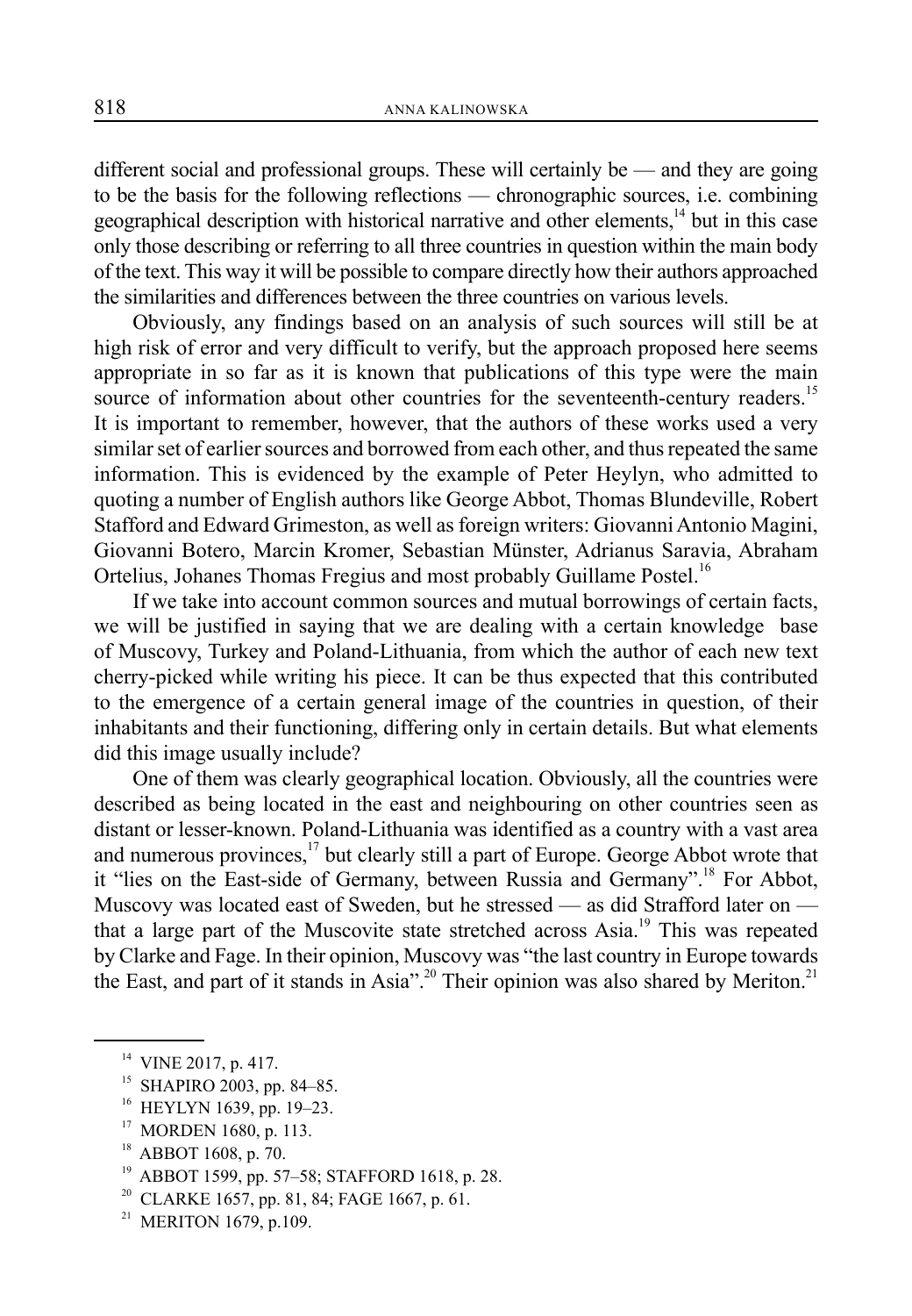It is thus clear that Russia was considered to be a European state, but its presence in Asia — in geographical terms — was strongly emphasised as well.

The situation was quite different with regard to Turkey. Some of the authors described it as a great empire encompassing territories on three continents ("Body of this huge Empire is like a Monster"),<sup>22</sup> but some decided to refer to its individual parts in a historical context, using names of historical provinces. Sometimes, as in the case of Abbot and Morden, individual parts of the empire — European, Asian and African — were simply described separately.<sup>23</sup>

The authors usually argued, or suggested, that the size and geographical location obviously influenced all the countries' potential and their political realities. In the case of Poland-Lithuania, a large size of the state and its composite nature were regularly emphasised. Peter Heylin wrote — and this was later repeated by Robert Morden that "[Poland] is an aggregate Body, consisting of many distinct Provinces, United into one Estate, of which Poland, being the Chief, hath given the name of the rest".<sup>24</sup> Some works — e.g. those by Pitt, Gabriel Richardson or Samuel Clarke — discussed only the main parts of the state, e.g. Wielkopolska, but sometimes they focused on individual provinces, providing their shorter or longer descriptions. Surprisingly, very seldom was the prominent role of Lithuania as one of the two main components of the state stressed or even acknowledged.<sup>25</sup>

Almost always attention was paid to Poland-Lithuania's very favourable natural conditions: abundance of raw materials, and climate, which — even though sometimes cold — was conducive to agriculture, especially production of grain. Similarly, authors almost always emphasised the bravery, good appearance, military abilities and language skills of its inhabitants (some authors even described them as "much addicted to the Latine tongue" $^{\text{26}}$ .

In reports on Muscovy similar elements were usually stressed. It was quite common for authors to write about the country's extremely cold climate, especially in the north, $2^7$  but also about the fact that in the summer the natural conditions were almost ideal: "the wood [...] and Meadows so green, and well grown, such variety of Flowers, such melody of Birds that you Cannot travel in a more pleasant country".<sup>28</sup> An abundance of furs and other natural resources was mentioned as well. Heylyn pointed out that the state, in spite of its size, had a relatively small population, $^{29}$  but according to Abbot it was well populated.<sup>30</sup> Moreover, the capital city itself, with

- <sup>28</sup> CLARKE 1657, p. 152; MORDEN 1680, p. 119.
- $^{29}$  HEYLYN 1639, p. 356.
- 30 ABBOT 1608, p. 68.

<sup>&</sup>lt;sup>22</sup> FAGE 1667, p. 86.

<sup>&</sup>lt;sup>23</sup> ABBOT 1608, pp. 74–91; MORDEN 1680, p. 123.<br><sup>24</sup> HEVI VN 1669, p. 139: MORDEN 1680, p. 113

HEYLYN 1669, p. 139; MORDEN 1680, p.113.

<sup>&</sup>lt;sup>25</sup> MIRECKA 2014, p. 48f.<br><sup>26</sup> CLARKE 1657 p. 155; 1

<sup>26</sup> CLARKE 1657, p. 155; MORDEN 1680, p. 114.

 $27$  CLARKE 1657, p. 152.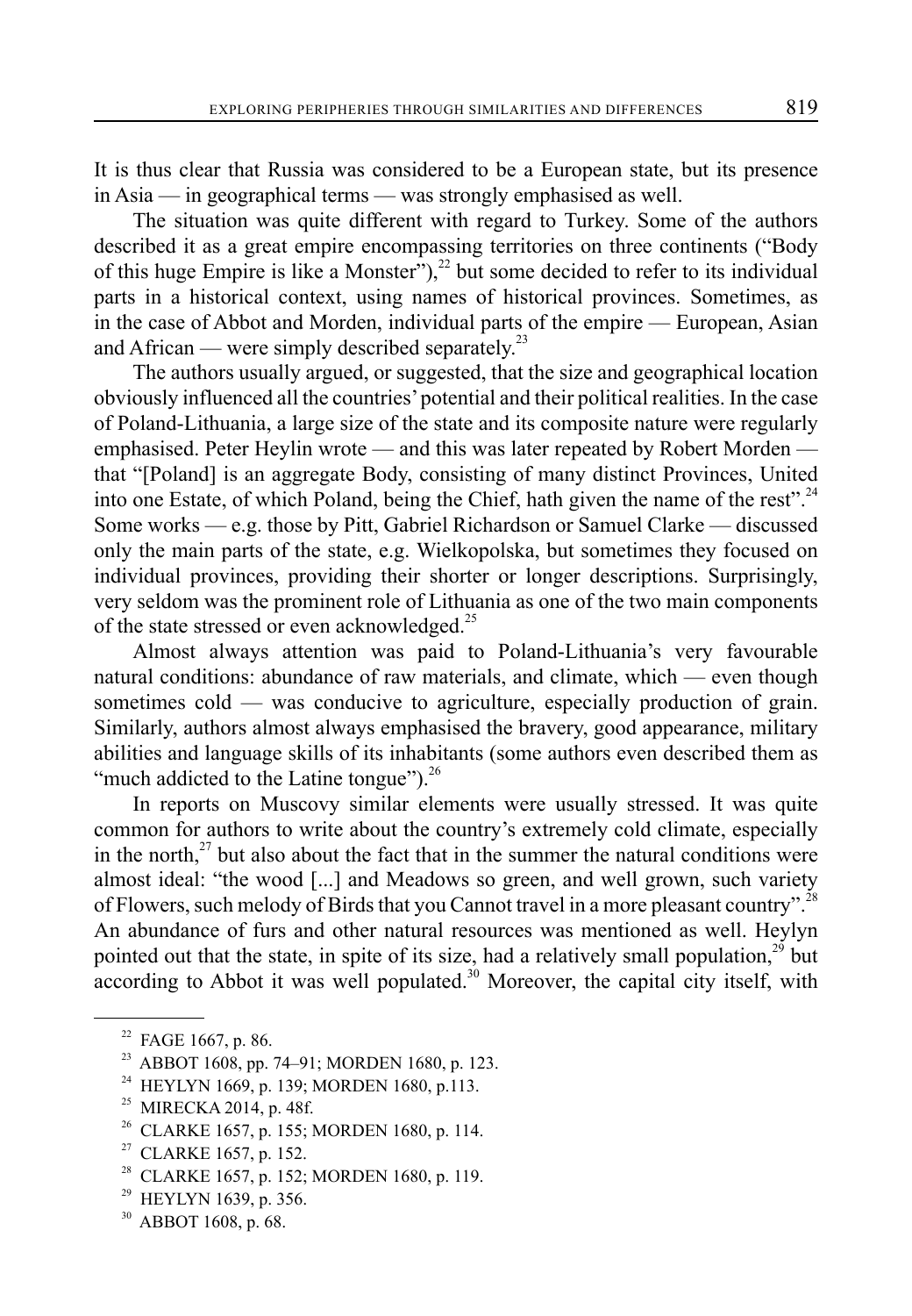its  $41,500$  houses, was apparently larger than London,<sup>31</sup> and could be compared in terms of size, but also inconvenience for the inhabitants, with Cairo.<sup>32</sup> What may be regarded as surprising are negative opinions about the Russians themselves. $33$ Terms such as "base, contentious, Ignorant and superstitious", $34$  "naturally cunning and dangerous"<sup>35</sup> or "great lyers, treacherous" [Morden] were the norm, as were descriptions of cases of drunkenness, violence or incomprehensible customs. "Naturally ingenious enough, yet not addicted to Arts or Sciences, but to Traffick and Husbandry" is one of the most flattering opinions one can find.<sup>36</sup> It was also repeatedly mentioned that Russians did tend to bury their dead in a vertical position.<sup>37</sup>

Because of the size of the Ottoman Empire, more detailed descriptions usually focused specifically on its individual parts,  $38$  but the overall assessment was mostly positive: the Empire with its capital "in the stately and Imperiall City of Constantinople controlled the chiefest and most fruitful parts of the three first known parts of the World...the large and spacious empire abounding with all sorts of temporal blessings".<sup>39</sup> The authors also emphasised the country's military<sup>40</sup> and trade potential, thanks to which no other ruler could surpass the sultan in terms of wealth and power.41 His Ottoman subjects were described as a very diverse group, fully committed to (and dominated by) their lord, ready to give their lives for him and for their religion.

These two elements defined Turkey in a way that made it an interesting point of reference for the English authors' presentation of the other two countries. The Ottoman Empire was presented as a state in which the sultan held absolute and unlimited power, and stood above the law; he was a ruler for whom the only limitation could be religious laws.<sup>42</sup> It was Islam, that lay behind his power and guaranteed his position, as it was the element unifying his subjects in the fight against external enemies.<sup>43</sup> Therefore, as Clarke wrote, the weakening of religious zeal resulted in the relaxation of military discipline and the weakening of the state.<sup>44</sup> The tsar, too, was presented as a ruler with absolute authority ("after the manner

- 31 CLARKE 1657, pp. 151–152.
- <sup>32</sup> GAINSFORD 1618, p. 46.
- 33 ANDERSON 1954, pp. 145–147.
- 34 MERITON 1679, p. 109; STAFFORD 1618, p. 29.
- 35 GAINSFORD 1618, p. 48.
- 36 MORDEN 1680, p. 119.
- 37 CLARKE 1657, p. 84.
- 38 HEYLYN 1639, p. 386f.
- 39 CLARKE 1657, pp. 166–167.
- 40 LITHGOW 1632, p. 187.
- 41 GAINSFORD 1618, pp. 27–28.
- $42$  MORDEN 1680, p. 259.
- <sup>43</sup> MERITON 1679, p.129.
- 44 CLARKE 1657, pp. 168–169.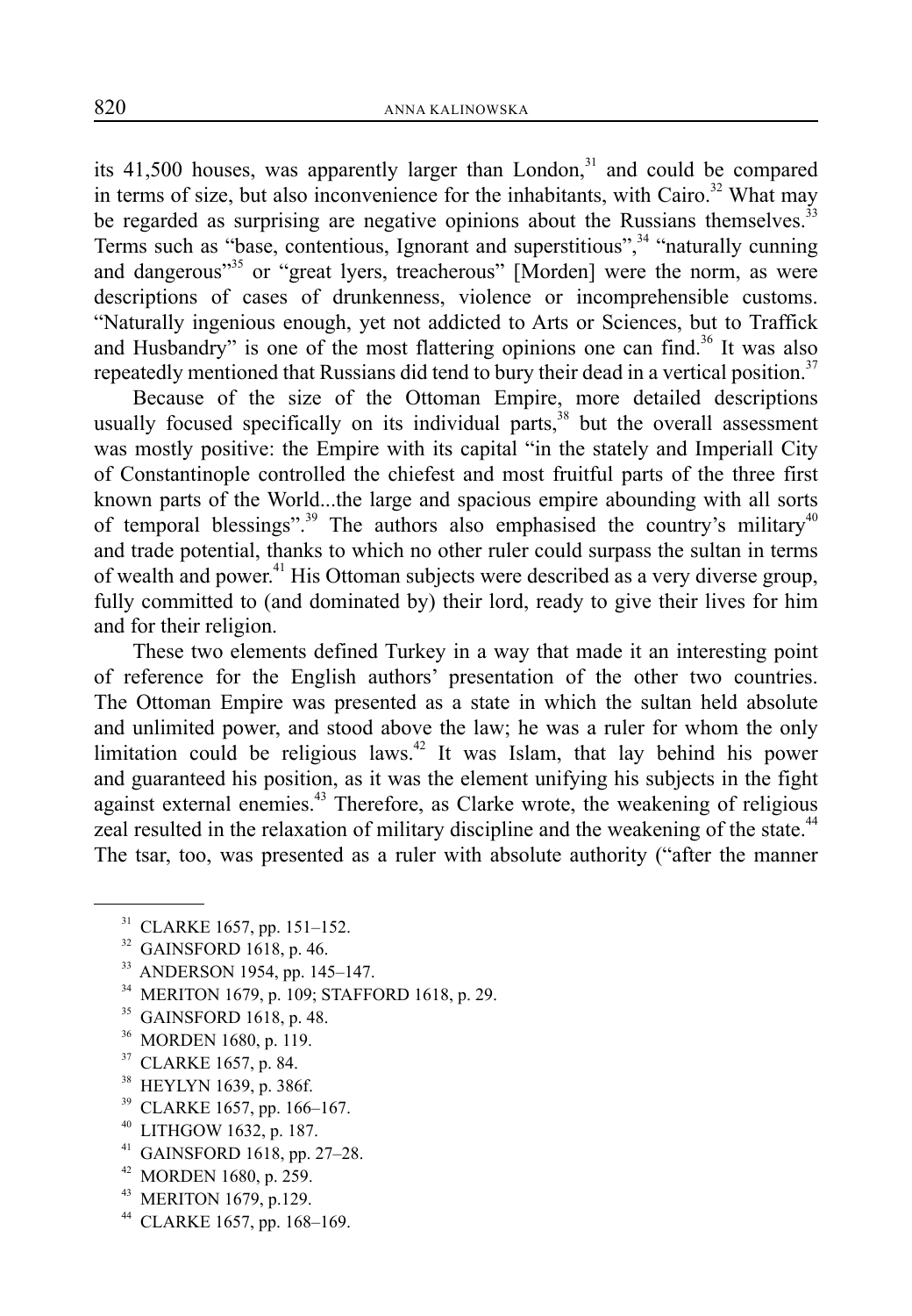of the Eastern Countries").<sup>45</sup> Fage went even further, stating that "The Emperour is the only Tyrant for Government, in Europe, and the people more absolute slaves than in Turkey".46 Peter Heylyn simply stated that the Tsar and the sultan were "the most absolute Princes in the world", $47$  and Abbot, mentioning the reign of Ivan the Terrible, compared him to Nero and Caligula.<sup>48</sup>

The monarch's position in Muscovy also had a lot of to do with the country's social and religious situation, as he was able to completely subdue the nobility, who in turn treated lower social groups like slaves or animals. The peasants lived "in miserable subjection to the Nobles, and they again in as great slavery to the Duke or Emperor", $4\frac{4}{9}$  while the (Greek) Orthodox Church cultivated superstitions and made the people more susceptible to the situation. Various authors also stated that the Russians apparently believed that only the "Holy Ghost and the Tsar know everything".<sup>50</sup> The social relations in Poland-Lithuania looked similar in one respect: the nobles also were to treat their subjects like slaves. But the relations between the nobility and the ruler could not have been more different than in Muscovy or Turkey. Since the Polish throne was elective and not hereditary, the king "was like a King of Bees, like a Royal Shadow can do no harm to his Subject".<sup>51</sup> At the same time some authors claimed that, unlike elsewhere, all kinds of confessions were accepted in Poland-Lithuania, and the state was, in fact, truly a multi-confessional one. "If a man hath lost his religion, let him go seek it in Poland, and he shall fid it there, or else let him make account that its vanished out of the world" Clarke famously repeated after Heylyn.<sup>52</sup>

Did this picture change significantly between the end of the  $16<sup>th</sup>$  and the end of the  $17<sup>th</sup>$  century? Only to a certain extent. Elements such as geographical information and the overall assessment of the social situation remained practically unchanged. The basic difference can be seen in the degree of detail in the descriptions. What may have caused this? The readers' expectations certainly must have played a role. We should bear in mind that since the first half of the  $17<sup>th</sup>$  century we are dealing with a rapid development of the public sphere in England. The high level of literacy and increasing political involvement resulted in a greater interest in events, both within and outside the country; general geographic and historical knowledge was needed, or even necessary, to interpret them correctly. This in turn meant greater expectations towards the authors of works that were to provide the reading public with

- 47 HEYLYN 1639, p. 351.
- 48 ABBOT 1608, p. 61.
- $49$  FAGE 1667, p. 109.
- STAFFORD 1618, p. 29; HEYLYN 1639, p. 343.
- <sup>51</sup> MORDEN 1680, p. 114.
- 52 CLARKE 1657, p. 156.

<sup>45</sup> CLARKE 1657, p. 153.

FAGE 1667, p. 62.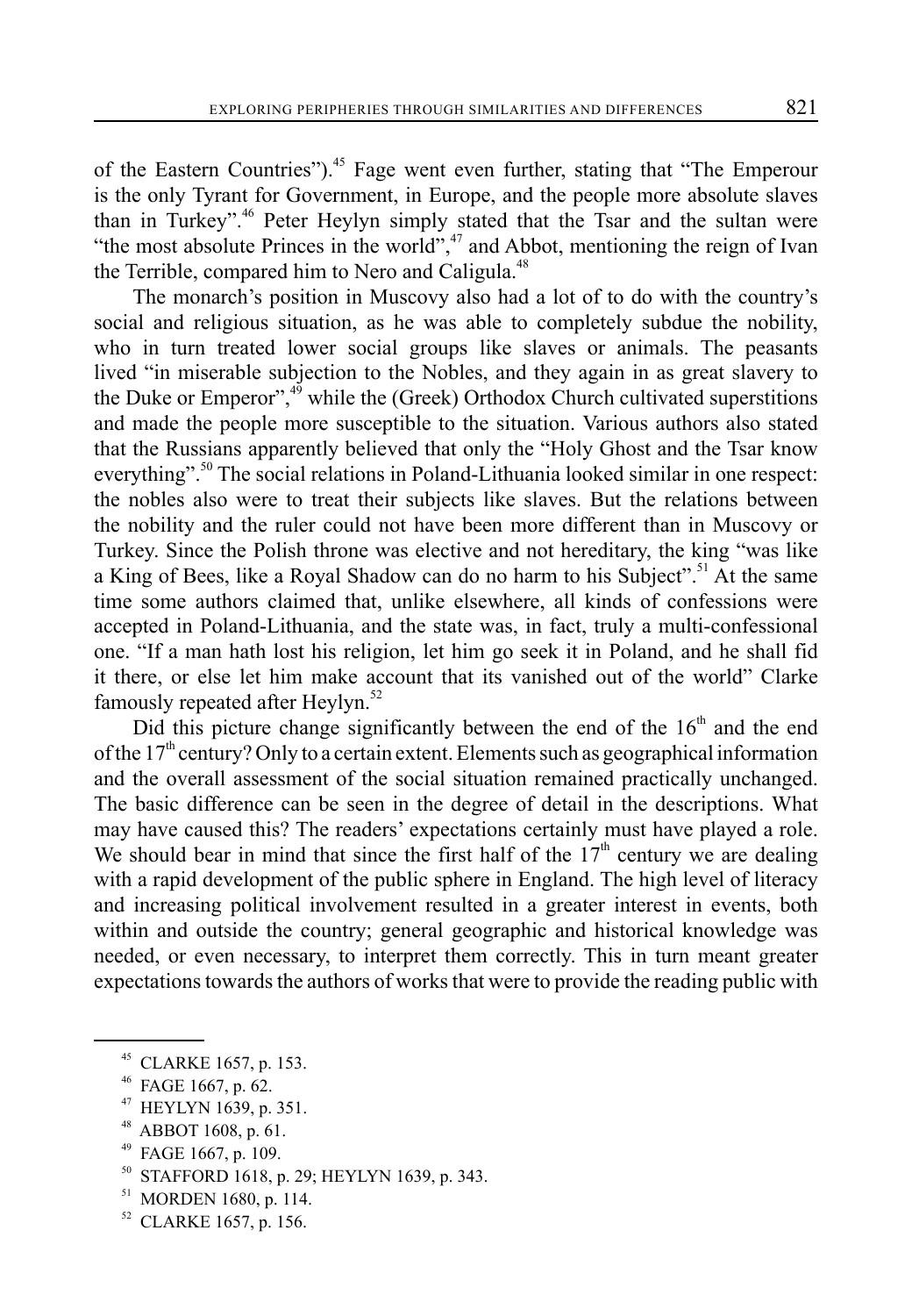this knowledge. There was also the very practical question of access to sources those who wrote in the second half of the  $17<sup>th</sup>$  century simply had more material at their disposal than Abbot or Stafford, who created their works in the late  $16<sup>th</sup>$  or at the very beginning of the  $17<sup>th</sup>$  century.

What conclusions can be drawn from this? First of all, there is no doubt that knowledge of Poland-Lithuania, Muscovy and the Ottoman Empire in England could not have been as limited as it has sometimes been claimed. Moreover, this knowledge was accessible not only to readers interested in a particular country, who reached for detailed descriptions devoted exclusively to that country  $-$  e.g. travel accounts or texts on expeditions to the Levant or Russia — but also to those who were using more general publications. This group was probably large enough for us to be able to say, that to quite a large part of the English reading public the three countries were fairly well known. At the same time, the way they were described was often based on specific stereotypes. Readers could learn that all three countries covered vast areas (two controlled territories on more than one continent), had numerous natural resources, and their climate and customs were very different from those of Western Europe, but also that there were key religious, geographical and political differences between them. However, in the descriptions of seemingly very different countries there were still some common elements: the position of the ruler in Turkey and Muscovy was considered identical; social relations in Poland-Lithuania and Russia were similar, although the political systems of the two countries could not have been more different. Turkey and Muscovy were dominated by one religion, while in Poland different confessions were tolerated (although Catholicism seemed to be increasingly dominant). All in all, it can be argued that the location of Poland-Lithuania, Muscovy and Turkey on the mental map of the seventeenth-century reading Englishman, had to be quite similar: far to the east, certainly beyond his evident or natural comfort zone, but not far enough to stop him from wanting to learn something more about each of these countries.

## PRINTED SOURCES AND LITERATURE

ABBOT 1599 = George Abbot, *A briefe description of the whole world*, London 1599

- ABBOT 1608 = George Abott, *A briefe description of the whole world wherein is particularly described all the monarchies, empires, and kingdoms of the same, with their academies, as also their severall titles and scituations thereunto adjoyning written by the Reverend Father in God George Abbot...*, London 1608
- ANDERSON 1954 = Matthew Smith Anderson, "English Views of Russia in the  $17<sup>th</sup>$ Century", *The Slavonic and East European Review*, vol.33/80, 1954, pp. 140–160
- BIDDULPH 1608 = William Biddulph, *The trauels of certaine Englishmen into Africa, Asia, Troy, Bythinia, Thracia, and to the Blacke Sea. And into Syria, Cilicia, Pisidia, Mesopotamia, Damascus, Canaan, Galile, Samaria, Iudea, Palestina, Ierusalem, Iericho, and to the Red Sea: and to sundry other places. Begunne in the yeare of iubile 1600. and by some of them finished in this yeere 1608. The others not yet returned.*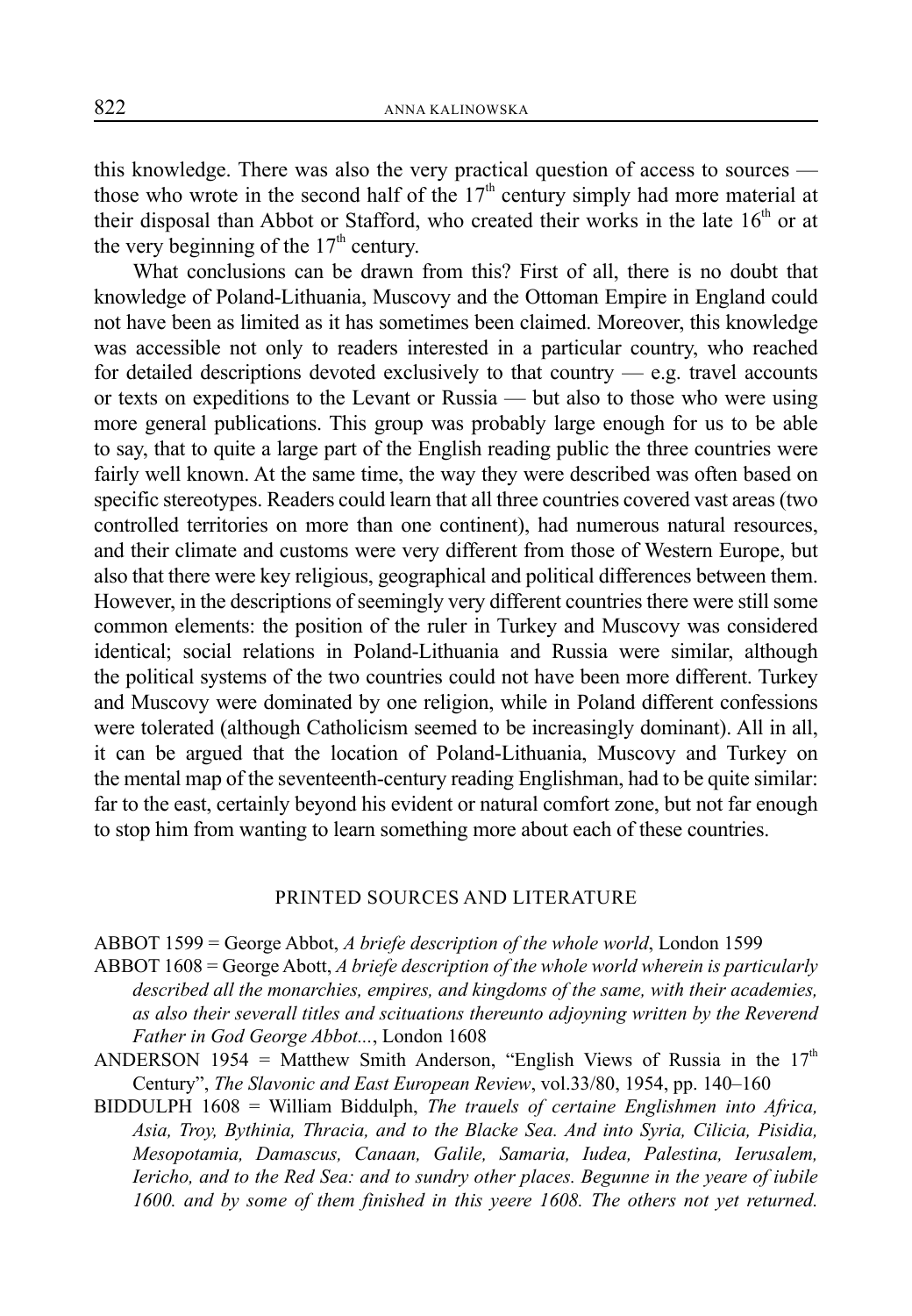*Very profitable to the help of trauellers, and no lesse delightfull to all persons who take pleasure to heare of the manners, gouernement, religion, and customes of forraine and heathen countries*, London 1608

- BLOUNT 1636 = Henry Blount, *A voyage into the Levant. A brief relation of a iourney, lately performed by Master H.B. Gentleman, from England by the way of Venice, into Dalmatia, Sclavonia, Bosnah, Hungary, Macedonia, Thessaly, Thrace, Rhodes and Egypt, unto Gran Cairo: with particular observations concerning the moderne condition of the Turkes, and other people under that Empire*, London 1636 (followed by several more editions)
- CLARKE 1657 = Samuel Clarke, *A geographicall description of all the countries in the known vvorld as also of the greatest and famousest cities and fabricks which have been, or are now remaining: together with the greatest rivers, the strangest fountains, the various minerals, stones, trees... which are to be found in every country: unto which is added, a description of the rarest beasts, fowls... which are least known amongst us / collected out of the most approved authors... by Sa. Clarke*..., London 1657
- CONNOR 1698 = Bernard Connor, *The history of Poland; in several letters to persons of quality. Giving an account of the present state of that kingdom, historical, political, physical and ecclesiastical*..., London 1698
- FAGE 1667 = Robert Fage, *Cosmography: or, a description of the whole world, represented (by a more exact and certain discovery) in the excellencies of its situation, commodities, inhabitants, and history,* London 1667
- FEOLA, MANDELBROTE 2013 = Vittoria Feola, Scott Mandelbrote, "The Learned Press: Geography, Science, and Mathematics", in: Ian Gaad (ed.), *History of Oxford University Press: Volume I: Beginnings to 1780*, Oxford 2013, pp. 317–357
- FLETCHER 1643 = Giles Fletcher, *The history of Russia or The government of the Emperour of Muscouia with the manners & fashions of the people of that country...*, London 1643
- GAINSFORD 1618 = Thomas Gainsford, *The glory of England, or A true description of many excellent prerogatiues and remarkeable blessings, whereby she triumpheth ouer all the nations of the world vvith a iustifiable comparison betweene the eminent kingdomes of the earth, and herselfe: plainely manifesting the defects of them all in regard of her sufficiencie and fulnesse of happinesse. By T.G*., London 1618
- GAMES 2008 = Alison Games, *The Web of the Empire. English Cosmopolitans in an Age of Expansion 1560–1660*, Oxford 2008
- GILLIES, MASON VAUGHAN 1998 = John Gillies J., Virginia M. Vaughan (eds.), *Playing the Globe: Genre and Geography in English Renaissance Drama*, Madison 1998
- HEYLYN 1639 = Peter Heylyn, *Microcosmus, or a little description of the great world. Eight edition*, Oxford 1639
- HEYLYN 1669 = Peter Heylyn, *Cosmographie in four books: containing the chorographie and historie of the whole world, and all the principal kingdoms, provinces, seas, and isles thereof*, London 1669
- JANSSON, BUSHKOWITCH, ROGOZIN 1994 = Maija Jansson, Paul Bushkowitch, Nicolai Rogozin N. (eds.), *England and the North. The Russian Embassy of 1613–1614*, Philadelphia 1994
- KALINOWSKA 2017 = Anna Kalinowska, "Kingdome differing from other in Europe... Rzeczpospolita Obojga Narodów w siedemnastowiecznych tekstach anglojęzycznych", *Studia Historyczne*, LX, 2017, issue 4 (240), pp. 25–45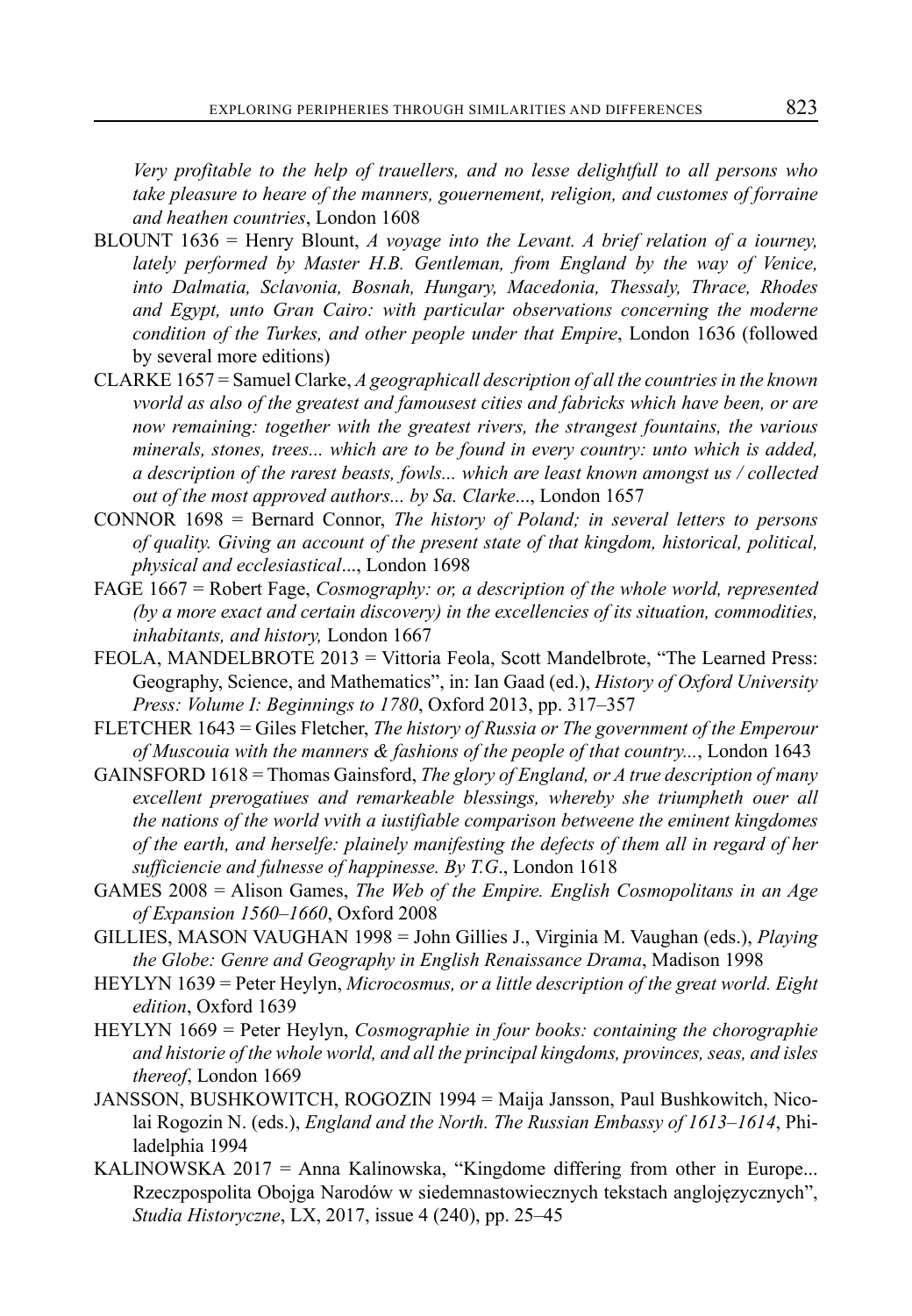- LAKE, PINKUS 2006 = Peter Lake, Steve Pincus, "Rethinking the Public Sphere in Early Modern England", *Journal of British Studies* 2006, vol. 45, pp. 270–292
- LITHGOW 1632 = William Lithgow, *The totall discourse, of the rare aduentures, and painefull peregrinations of long nineteene yeares trauayles from Scotland, to the most famous kingdomes in Europe, Asia, and Affrica*..., London 1632
- LITHGOW 1682 = William Lithgow, *Lithgow's nineteen years travels through the most eminent places in the habitable world. Containing an exact description of the customs, laws, religion, policies, and government of emperors, kings, and princes, also of the countries and cities, trades, rivers, and commerce in all places through which he travell'd*..., London 1682
- MERITON 1679 = George Meriton, *A geographical description of the world with a brief account of the several empires, dominions, and parts thereof: as also the natures of the people, the customs, manners, and commodities of the several countreys: with a description of the principal cities in each dominion: together with a short direction for travelle*rs, London 1679
- MIRECKA 2014 = Martyna Mirecka, *"Monarchy as it should be?": British perceptions of Poland-Lithuania in the long seventeenth century*, doctoral dissertation, University of St Andrews 2014, http://hdl.handle.net/10023/6044
- MORDEN 1680 = Robert Morden, *Geography rectified: or, A description of the world, in all its kingdoms, provinces, countries, islands, cities, towns, seas, rivers, bayes, capes, ports; their antient and present names, inhabitants, situations, histories, customs, governments...,* London 1680
- MORYSON  $1617 = An$  itinerary written by Fynes Moryson Gent. First in the Latine tongue, and then translated by him into English, London 1617
- PARKER 1999 = Kenneth Parker (ed.), *Early Modern Tales of Orient: A Critical Anthology*, London–New York, 1999
- PARR 2012 = Anthony Parr, "'Going to Constantinople'": English wager-journeys to
- the Ottoman world in the early-modern period", *Studies in Travel Writing*, vol. 16:4, 2012, pp. 349–361, DOI:10.1080/13645145.2012.727230
- SHAPIRO 2003 = Barbara J. Shapiro, *A Culture of Fact. England 1550–1720*, Ithaca–London 2003
- STAFFORD 1618 = Robert Stafford, *A geographicall and anthologicall description of all the empires and kingdomes, both of continent and ilands in this terrestriall globe Relating their scituations, manners, customes, prouinces, and gouernements*, London 1618
- VINE 2017 = Angus Vine, "Travel and Chorography", in: John Lee (ed.) *A Handbook of English Renaissance Literary Studies*, Chichester 2017, pp. 411–424
- WORTHINGTON 2012 = David Worthington, *British and Irish Experiences and Impressions of Central Europe, c. 1560–1688*, Farnham 2012
- ZINS 2002 = Henryk Zins, *Polska w oczach Anglików. XIV–XVI w*., Lublin 2002